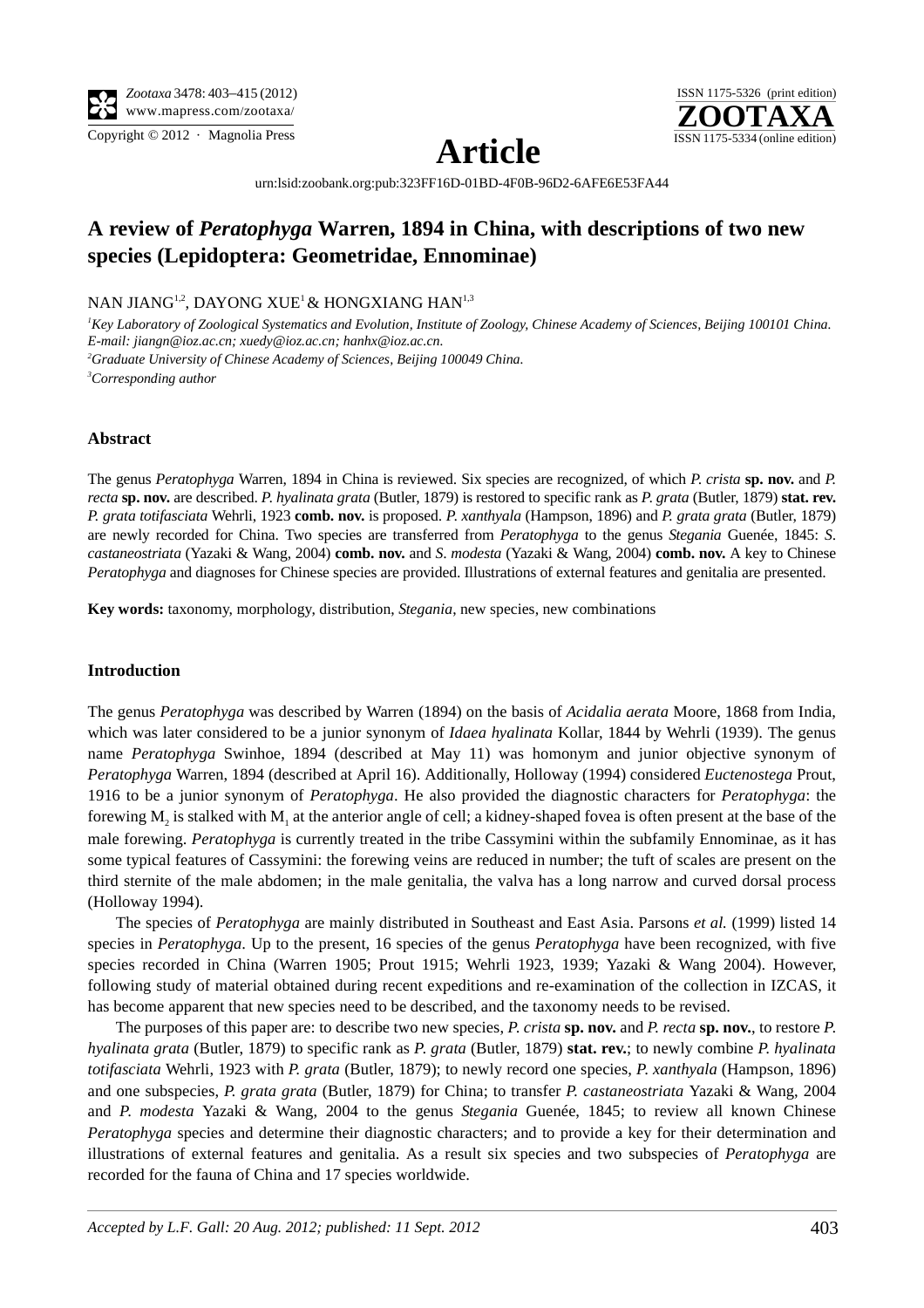#### **Materials and methods**

Specimens of *Peratophyga* were mainly from the Institute of Zoology, Chinese Academy of Sciences, Beijing, China (IZCAS); the Sun Yat-sen University, Guangzhou, China (SYSU); the South China Agricultural University, Guangzhou, China (SCAU); the Natural History Museum, London, United Kingdom (BMNH); the Zoologisches Forschungsmuseum Alexander Koenig, Bonn, Germany (ZFMK). Terminology for wing venation followed the Comstock-Needham System (Comstock 1918) as adopted for Geometridae by Scoble (1992) and Hausmann (2001), and that of the genitalia was based on Pierce (1914, reprint 1976), Klots (1970) and Nichols (1989). Photographs of the moths were taken using a digital camera. Composite images were generated using Auto-Montage software version 5.03.0061 (Synoptics Ltd). The plates were compiled using Adobe Photoshop.

## *Peratophyga* **Warren, 1894**

*Peratophyga* Warren, 1894 (April 16), *Novit. zool.*, 1: 407. Type species: *Acidalia aerata* Moore, 1868, by original designation. *Peratophyga* Swinhoe, 1894 (May 11), *Trans. ent. Soc. Lond.*, 1894: 204. Type species: *Acidalia aerata* Moore, 1868. [Junior homonym and junior objective synonym of *Peratophyga* Warren, 1894 April 16.]

*Euctenostega* Prout, 1916, *Novit. zool.*, 23: 38. Type species: *Euctenostega hypsicyma* Prout, 1916.

**Generic characters.** Antennae bipectinate, serrate or filiform in male, filiform in female. Frons not protruding. Labial palpi extending slightly beyond frons. Hind tibia with two pairs of spurs in both sexes, dilated and with hairpencil in male. Outer margin of forewing smooth, that of hindwing often smooth, sometimes forming a sharp protrusion at end of M3 (in *P. xanthyala* (Hampson, 1896) and *P. oblectata* Prout, 1929). Frenulum well developed. Forewing with a basal elliptic fovea in male except in *P. hypsicyma* (Prout, 1916) and *P. hypsidesma* Holloway, 1994. Wings usually pale yellow, with dark bands outside postmedial lines; postmedial lines often protruding inwards among M veins and below CuA<sub>2</sub>, with sparse spots inside. Forewing with  $R_1$  diverging from  $R_2$  near end of Sc and then anastomosing with Sc to end,  $R_{3-5}$  arising before anterior angle of cell,  $M_2$  often arising from anterior angle of cell, or sometime close to M<sub>1</sub> and arising from above middle of discocellulars (e.g. P. flavomaculata Swinhoe, 1902 and *P. recta* sp. nov.). Tuft of scales present on male sternite III. Male genitalia with triangular uncus; gnathos connected at middle and with median process short to long, often rounded apically; valva bifurcate, forming a strong dorsal process and a ventral lobe, dorsal process bearing long setae at terminal half, slightly curved outwards or strongly angled, ventral lobe often triangular, incurved terminally; saccus rounded; coremata not developed; vesica of aedeagus often with two cornuti (basal one spinous terminally, e.g. *P. grata* **stat. rev.**, *P. crista* **sp. nov.**, *P. venetia* Swinhoe, 1902 and *P. bifasciata* Warren, 1905, and *P. xanthyala*), sometimes with one cornutus (long and narrow, with spines on lateral sides, e.g. *P. trigonata* (Walker, 1861), *P. beta* Holloway, 1994 and *P. alluvialis* Holloway, 1994 or short and spinous, e.g. *P. hyalinata* (Kollar, 1844)), or with three cornuti (one of them shaped as a sclerotized disc, the other bulbous, e.g. *P. spilodesma* Prout, 1934), sometimes without cornuti, (e.g. *P. recta*. **sp. nov.**). Female genitalia with apophyses anteriores about one-half length of apophyses posteriores; lamella postvaginalis and lamella antevaginalis well developed; ostium and ductus bursae sometimes sclerotized; corpus bursae often oval, membranous, bearing a signum; signum variable in shape.

**Diagnosis.** The genus *Peratophyga* is externally similar to *Stegania* Guenée, 1845 and *Zamarada* Moore, 1887, but it can be distinguished by the following characters: the forewing M<sub>2</sub> arises from above middle of discocellulars, while in *Stegania* and *Zamarada*, it arises from the middle of the discocellulars; the postmedial lines of all wings are remote from the outer margins, while in *Stegania*, they are closer to the outer margins. In the male genitalia, the cornuti take different forms but never a bundle of spines as in *Stegania*; the coremata are absent in *Peratophyga* but well developed in *Zamarada*.

**Distribution.** China, Japan, Korean Peninsula, Southeast Asia, Afghanistan.

**Remarks.** After examining the holotypes of *P. castaneostriata* Yazaki & Wang, 2004 and *P*. *modesta* Yazaki & Wang, 2004 (the both deposited in SCAU), we found that these two species well agree with the genus *Stegania* Guenée, 1845 in the following characters: the forewing  $M<sub>1</sub>$  arises from the middle of the discocellulars; the postmedial lines of all wings are very close to the outer margins; the cornuti of the male genitalia are composed of a bundle of spines. Therefore we transfer them to that genus (*Stegania castaneostriata* **comb. nov.** and *Stegania*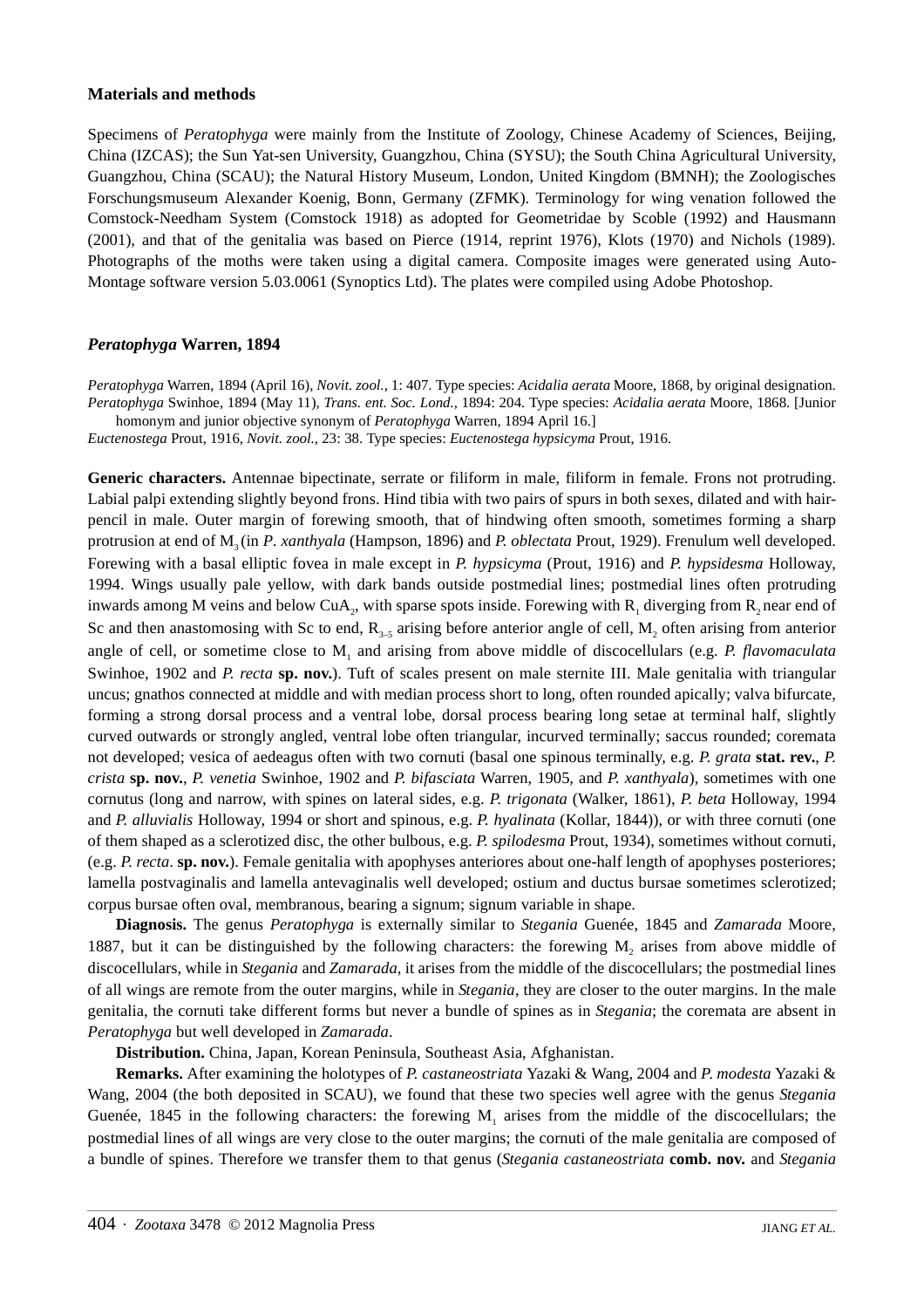*modesta* **comb. nov.**). Holloway (1994) reviewed the Bornean species of *Peratophyga* and divided the genus into five species groups. After examining the Chinese *Peratophyga* species, we find that *P. hyalinata*, *P. grata* **stat. rev.** and *P. crista* **sp. nov.** fall into *hyalinata* group, and are recognizable by the semihyaline wings and the triangular ventral lobe of the valva; *P. xanthyala* falls into *xanthyala* group, and is characterized by having the facies similar to that of *Zamarada* species and a tapering and incurved ventral lobe of the valva; *P. recta* **sp. nov.** and *P. bifasciata* do not appear to *trigonata* group, as they have the almost triangular and symmetric ventral lobe of the valva. So, here we propose a new species group, the *bifasciata* group, including *P. recta* **sp. nov.**, *P. bifasciata* and *P. flavomaculata*.

## **Key to Chinese** *Peratophyga* **species**

| 1.               | Outer margin of hindwing forming a sharp protrusion at end of $M_1, \ldots, \ldots, \ldots, \ldots, \ldots, \ldots, \ldots, P$ . xanthyala |
|------------------|--------------------------------------------------------------------------------------------------------------------------------------------|
|                  |                                                                                                                                            |
| 2.               |                                                                                                                                            |
|                  |                                                                                                                                            |
| 3.               | Hind wing with pale yellow scales inside antemedial lines; dorsal process of valva in male genitalia angled towards base                   |
|                  |                                                                                                                                            |
|                  | Hind wing with greyish brown scales inside antemedial lines; dorsal process of valva in male genitalia angled above middle                 |
|                  |                                                                                                                                            |
| $\overline{4}$ . |                                                                                                                                            |
|                  |                                                                                                                                            |
| .5.              |                                                                                                                                            |
|                  |                                                                                                                                            |

## *Peratophyga hyalinata* **(Kollar, 1844)**

Figs. 1, 2, 18, 19, 27, 34

*Idaea hyalinata* Kollar, 1844, *in* Kollar & Redtenbacher, *in* Hügel, *Kaschmir und das Reich der Siek*, 4: 491. Holotype ♂, India: Himalayas, Massooree (BMNH).

*Acidalia aerata* Moore, 1868, *Proc. zool. Soc. Lond.*, 1867 (3): 643. Syntypes ♂, ♀, India: Darjeeling (BMNH). (Treated as a junior synonym of *P. hyalinata* by Prout (1930))

*Zamarada ionephela* Wiltshire, 1966, *Z. wien. ent. Ges.*, 51 (9–11): 148, pl. 12, fig. 17. Holotype ♂, Afghanistan: Nuristan. (Treated as a junior synonym of *P. hyalinata* by Parsons *et al.* (1999))

*Peratophyga hyalinata*: Wehrli, 1939, *in* Seitz, *Gross-Schmett. Erde*, 4 (Suppl.): 293.

**Diagnosis.** The external characters of the species are similar to those of *P. grata* as follows: the forewing  $M_1$  and M2 are stalked at anterior angle of cell; the wing colour is greyish brown between the bases and the medial lines on all wings; the forewing antemedial line is pale yellow and broadening on the costa; the pale greyish brown bands outside the medial lines of all wings are indistinct and discontinuous; the fringes of all wings are pale yellow. However, *P. hyalinata* can be distinguished by the following characters: the forewing discal spot is more indistinct; the medial line of each wing is wavy, while in *P. grata*, it forms a tooth on M<sub>3</sub>; the greyish brown bands outside the postmedial lines of all wings are narrower. The most distinct differences are in the male genitalia: the ventral lobe of the valva is broadly triangular with a pointed apex, the vesica has only basal cornutus. However, in *P. grata*, the ventral lobe of the valva has a long curved projection apically; the vesica has both an apical and basal cornutus. In the female genitalia, the lamella postvaginalis in *P. hyalinata* is band-like, the lamella antevaginalis is broader and curved and the ductus bursae is only sclerotized posteriorly, whereas in *P. grata*, the lamella postvaginalis is elliptical and the posterior margin is concave medially, the lamella antevaginalis is narrower and straight, and the ductus bursae is mostly sclerotized.

**Material examined. INDIA** (BMNH): <sup>1</sup>♂ (syntype of *Acidalia aerata*), Himalayas, Darjeeling, coll. Moore. **CHINA: Hubei** (IZCAS): 1♀, Shennongjia, 950 m, 18.VII.1980; 1♂, Xingshan, Longmenhe, 1350 m, 14.VI.1993, coll. Li Hongxing. **Sichuan** (IZCAS): 1♂, Luding, Xinxing, 1900 m, 13.VI.1983, coll. Wang Shuyong; 16♂6♀, Mt. Emei, Qingyinge, 800–1000 m, 17.IV–1.V, 23.VI, 18.VII, 15–18.IX.1957, coll. Huang Keren and Zhu Fuxing;  $2\sigma$ , Dukou, 13–14.VI.1981, coll. Zhang Baolin. **Yunnan** (IZCAS): 2♂3♀, Lijiang, Yushuizhai, 2680 m, 21.VI.2009, coll.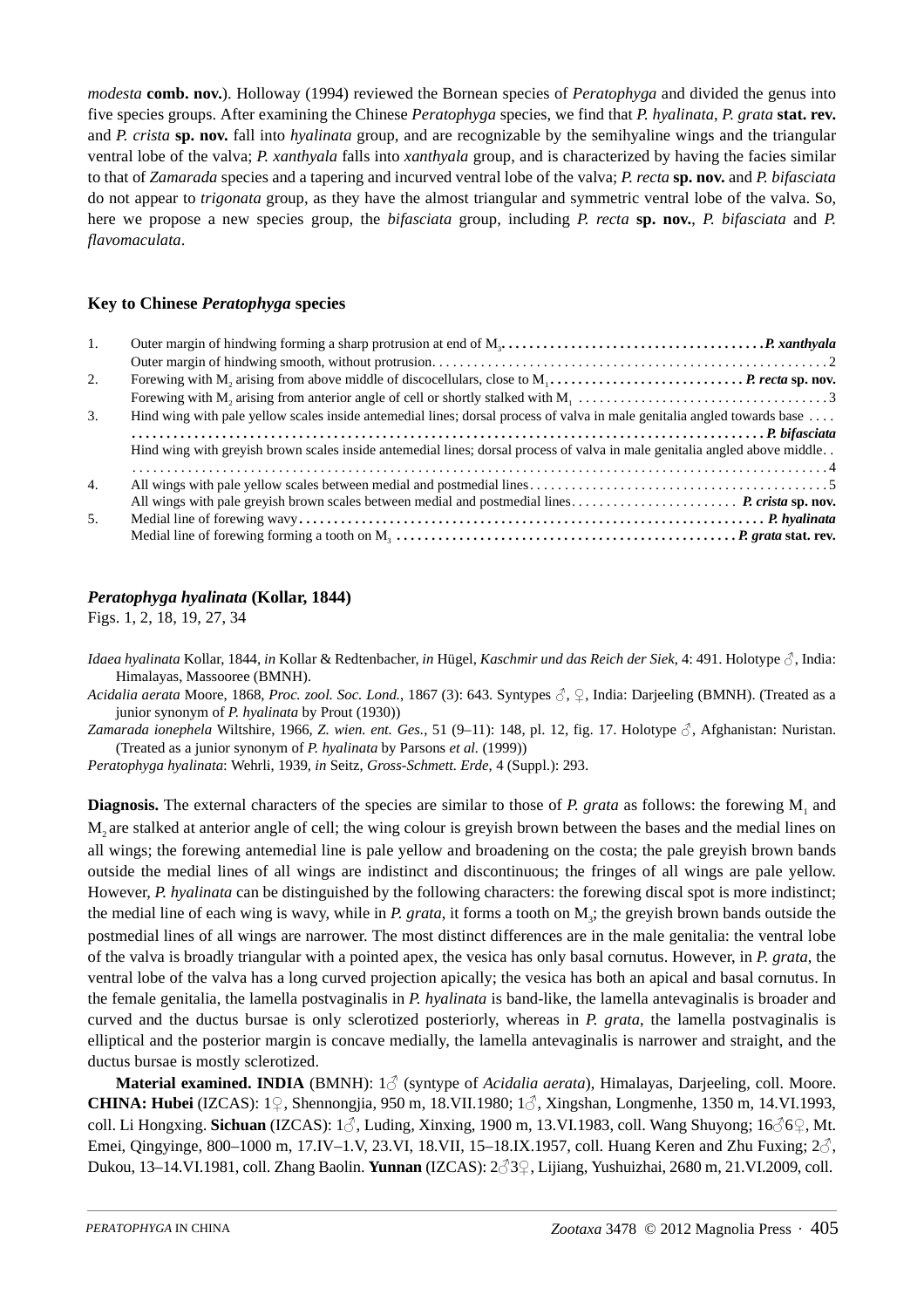

**FIGURES 1–17.** Adults of *Peratophyga* (2X). 1–2. *P. hyalinata* (Yunnan). 1, male; 2, ditto, underside; 3–5. *P. grata grata*. 3, female, syntype (Japan); 4, male (Heilongjiang); 5, ditto, underside; 6–8. *P. grata totifasciata*. 6, male, syntype (Jiangxi); 7, male (Fujian); 8, ditto, underside; 9–10. *P. crista* **sp. nov.**, holotype (Hainan). 9, male; 10, ditto, underside; 11–12. *P. recta*. **sp. nov.**, holotype (Yunnan); 11, male; 12, ditto, underside; 13–15. *P. bifasciata*. 13, male, holotype (Hainan); 14, male (Hainan); 15, ditto, underside; 16–17. *P. xanthyala*. 16, female (Tibet); 17, ditto, underside.

Han Hongxiang and Yang Chao;  $3\hat{\diamond}$ , Lijiang, 23.V.1980, coll. Zhong Tiesen and Song Shimei;  $7\hat{\diamond}$ , Lijiang, Yulongshan, 21.VI–3.VIII.1962, coll. Song Shimei; 1♂, Lijiang, Yulongxueshan, 2750 m, 16–17.V.2011, coll. Yang Xiushuai and Wang Ke; 1♂, Heqing, Beiya, 2400 m, 15.V.1980; 1♀, Yunlong, Zhibenshan, 2350 m, 24.VI.1981, coll. Wang Shuyong; 4♂, Yingjiang, 1700 m, 14–16.IV.1980, coll. Gao Ping *et al.*; 3♂, Tengchong, Heinitang, 1930 m, 28–30.V.1992, coll. Xue Dayong; Tengchong, Houqiao, 1680 m, 31.V–1.VI.1992, coll. Xue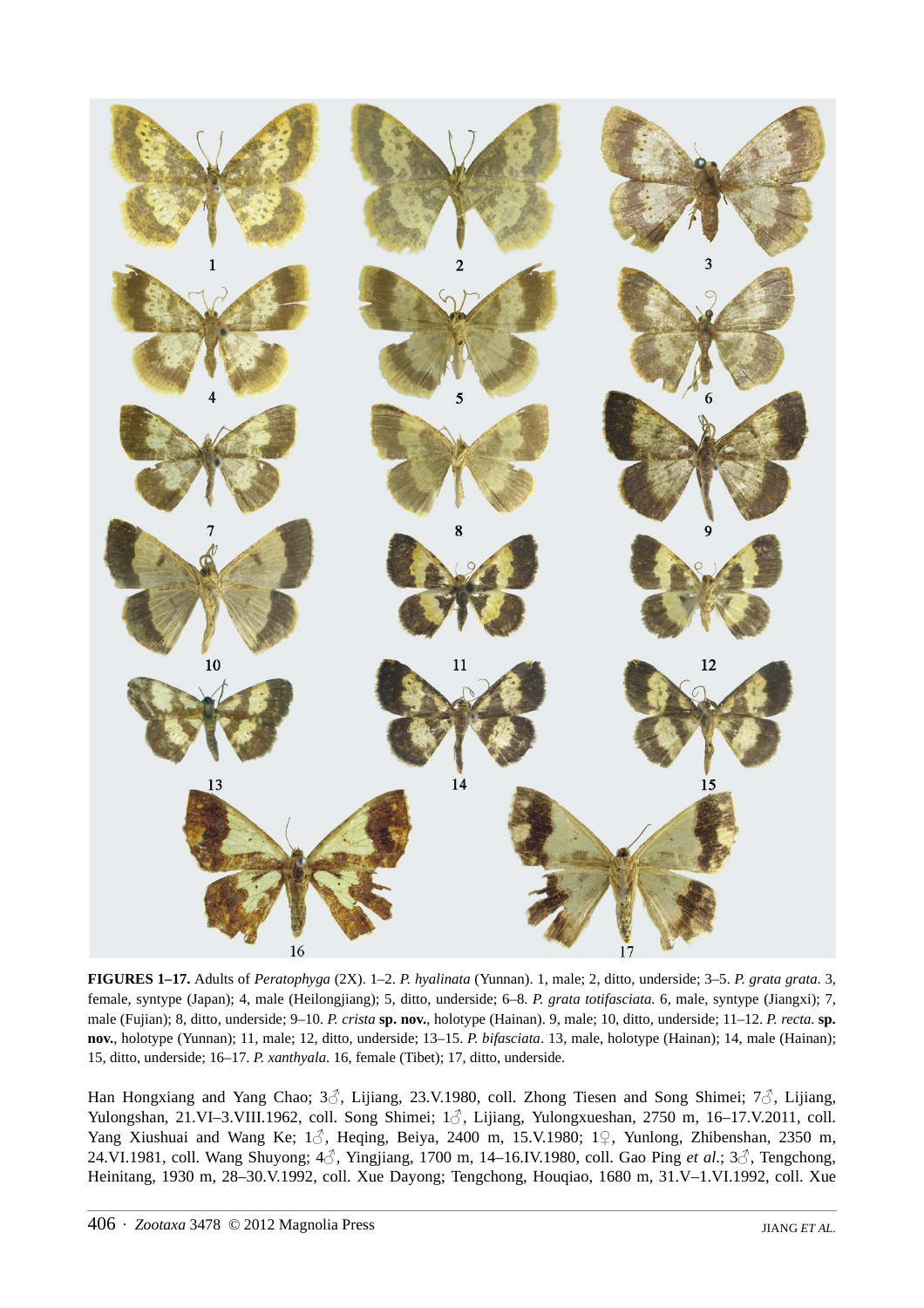Dayong; 2♂, Tengchong, Danzha Linchang, 2500 m, 2-4.VI.1992, coll. Xue Dayong; 10♂, Tengchong, Dahaoping, 2020 m, 24–26.V.1992, coll. Xue Dayong;  $2\hat{\sigma}$ , same locality, 5–7.VIII.2007, coll. Lang Songyun and Xue Dayong;  $1\hat{\wedge}$ , Baoshan, Bawan, 1040 m, 8–10.VIII.2007, coll. Xue Dayong;  $1\hat{\wedge}$ , Baoshan, Baihualing, 1520 m, 11–13.VIII.2007, coll. Wu Chunguang; 1♂, Yimen, 15.V.1980, coll. Fa Zhaoyan; 1♂1♀, Kunming, Dongchuan, 2300 m, 9.VII.1980, coll. Zhang Kaiyou;  $1\textdegree$ , Kunming, Shuanglong, 2100 m, 11.VIII.2006, coll. Ma Rong;  $7\textdegree$ , Jinping, Hetouzhai, 1700 m, 9–16.V.1956, coll. Huang Keren; 1♂, Mangshi, 4.V.1980, coll. Shang Jinwen. **Tibet**  (IZCAS):  $2\sqrt[3]{2}$ , Bomi, Yi'ong, 2300 m, 14–22.VIII.1983, coll. Han Yinheng;  $8\sqrt[3]{1}$ , Nyingchi, Bayi, 2999 m, 1–3.VIII.2006, coll. Lang Songyun;  $1\beta$ , Nyingchi, Shang Zuyü, 1960 m, 21–23.VIII.2005, coll. Wang Xuejian; <sup>1</sup>♂, Markam, 3180 m, 8.VIII.1982, coll. Chai Huaicheng; 1♀, Gyirong, Resuo, 17.VIII.1984, coll. Yan Zhaoxing; <sup>2</sup>♂, Nyalam, Zham, 2250 m, 12–18.V.1974, coll. Zhang Xuezhong; 1♀, same locality, 2200 m, 9.V.1966, coll. Wang Shuyong. **Szechuan [Sichuan]** (SYSU): 1♀, Omei shan, 2900–3060 m, 11.VIII.1940, coll. J.L. Gressitt. **Kweichow [Guizhou]** (SYSU): 1♀, Teengyin to Tau-chi, 850 m, 14.VII.1940, coll. J.L.Gressitt.

**Distribution.** China (Hubei, Sichuan, Guizhou, Yunnan, Tibet), India, Nepal, Myanmar, Vietnam, Afghanistan.

**Biological notes.** The larva of *P. hyalinata* was described by Sevastopulo (1946, as *aerata*) and Singh (1957). *Hypericum sp.* (Hypericaceae) was recorded as a host-plant in India by Sevastopulo (1946).

#### *Peratophyga grata* **(Butler, 1879) stat. rev.**

Figs. 3–8, 20–22, 28, 29, 35, 36

*Ephyra grata* Butler, 1879, *Ann. Mag. nat. Hist.*, (5) 4: 438. Syntype (s), Japan: Yokohama (BMNH). *Peratophyga hyalinata grata*: Prout, 1930, *Novit. zool.*, 35: 315.

*Peratophyga hyalinata* Kollar, sensu Fang, 2003, *Butterfly and Moth Fauna of Lushan*: 272, fig. 245, pl.49: 26.

*Peratophyga hyalinata* Kollar, sensu Xue & Han, 2005, *in* Yang, *Insect fauna of Middle-West Qinling Range and South Mountains of Gansu Province*: 622.

**Diagnosis.** The diagnostic characters are given under the previous species. The male genitalia of the species are close to those of *P. venetia* and *P. crista* **sp. nov.** *P. grata* can be distinguished by the following characters: the inner process at the right angle of the dorsal process of the valva is longer than that of *P. venetia*, but shorter than that of *P. crista* **sp. nov.**; the ventral lobe of the valva is long and slightly acute distally, while in *P. venetia* it is short and truncate terminally, and rounded with a small acute dorsal process in *P. crista* **sp. nov.** The female genitalia differ from those of *P. venetia* and *P. crista* **sp. nov.** in the lamella antevaginalis lacks lateral triangular processes.

**Material examined. JAPAN** (BMNH): 1♀ (syntype), Yokohama; 1♂, Tochimotosaitama, 21.VI.1952, coll. T. Haruta, ex. Inoue coll. BMNH.1992-71, Inoue slide no. 4665; 1 $\mathcal{Q}$ , Takao-san, 15.VII.1950, coll. H. Inoue, ex. Inoue coll. BMNH.1992-71, Inoue slide no. 4666. **CHINA**: **Kiangsi [Jiangxi]** (BMNH): 1♂1♀ (syntypes of *P. hyalinata totifasciata*), Brit. Mus. 1962-360. **Heilongjiang** (IZCAS): 1♂, Xiaoling, 30.VI.1937. **Liaoning** (IZCAS): 2♂, Qingyuan, 30.VII.1954. **Henan** (IZCAS): Lushi, Shiziping, 1000 m, 30.V.2000, coll. Yu Haili. **Shaanxi** (IZCAS): 1♀, Liuba, Miaotaizi, 1350 m, 21.VII.1998, coll. Yao Jian. **Gansu** (IZCAS): 1♂, Kangxian, Qinghe, Linchang, 1400 m, 9.VII.1999, coll. Wang Hongjian; 1♀, Kangxian, Yangba, Linchang, 1000 m, 11.VII.1999, coll. Zhu Chaodong; 5♂, Wenxian, Fanba, 800 m, 26.VI.1998, coll. Yao Jian. **Qinghai** (IZCAS): 2♂, Huzhu, Beishan, 2300 m, 20.V.1992, coll. Xue Dayong. **Jiangxi** (IZCAS): 1♀, Guling, 19.VIII.1933, coll. O. Piel; <sup>2</sup>♀, Doushui, 29.VI.1985, coll. Song Shimei. **Hunan** (IZCAS): Hengshan, 1980. **Fujian** (IZCAS): 5♂4♀, Chong'an, Xingcun, Sangang, 740 m, 24.V–27.VI.1960, coll. Zhang Yiran;  $1\degree$ , same locality, 4.VIII.1960, coll. Zhang Yiran;  $1\hat{\zeta}$ , Guadun, 2.VII.1982, coll. Jiang Fan;  $1\hat{\zeta}$ , Chong'an, Chengguan, 240 m, 30.VI.1960, coll. Zuo Yong; 1♀, Mt. Wuyi, 12.VIII.1989, coll. Song Shimei. **Guangxi** (IZCAS): 2♂, Longsheng, Baiyan, 1150 m, 20.VI.1963, coll. Wang Chunguang. **Guangdong** (SYSU): 3♂1♀, Renhua, Danxiashan, 408 m, coll. Chen Haidong and He Fengxia, 15–19.IV.2008; 1♀, Guangzhou, Honam island, P'an-yu, 6.VI.1936, coll. Y.C.Ng. **Shandong [Shantung]** (ZFMK): 1♂, Tai-shan, 1550 m, 11.VI.1934, coll. H. Höne. **Zhejiang [Chekiang]** (ZFMK):  $1\delta$ , Wenchow, VI.1939, coll. H. Höne.

**Distribution.** China (Heilongjiang, Liaoning, Shandong, Henan, Shaanxi, Gansu, Qinghai, Zhejiang, Jiangxi, Hunan, Fujian, Guangdong, Guangxi), Japan, Korean Peninsula.

**Biological notes.** The larva and pupa were described by Hori (1927, as *aerate*) and *Hypericum patulum*  (Hypericaceae) was recorded as a hostplant in Japan. The hostplant record was cited by Sato & Nakajima (1975, as *hyalinata grata*).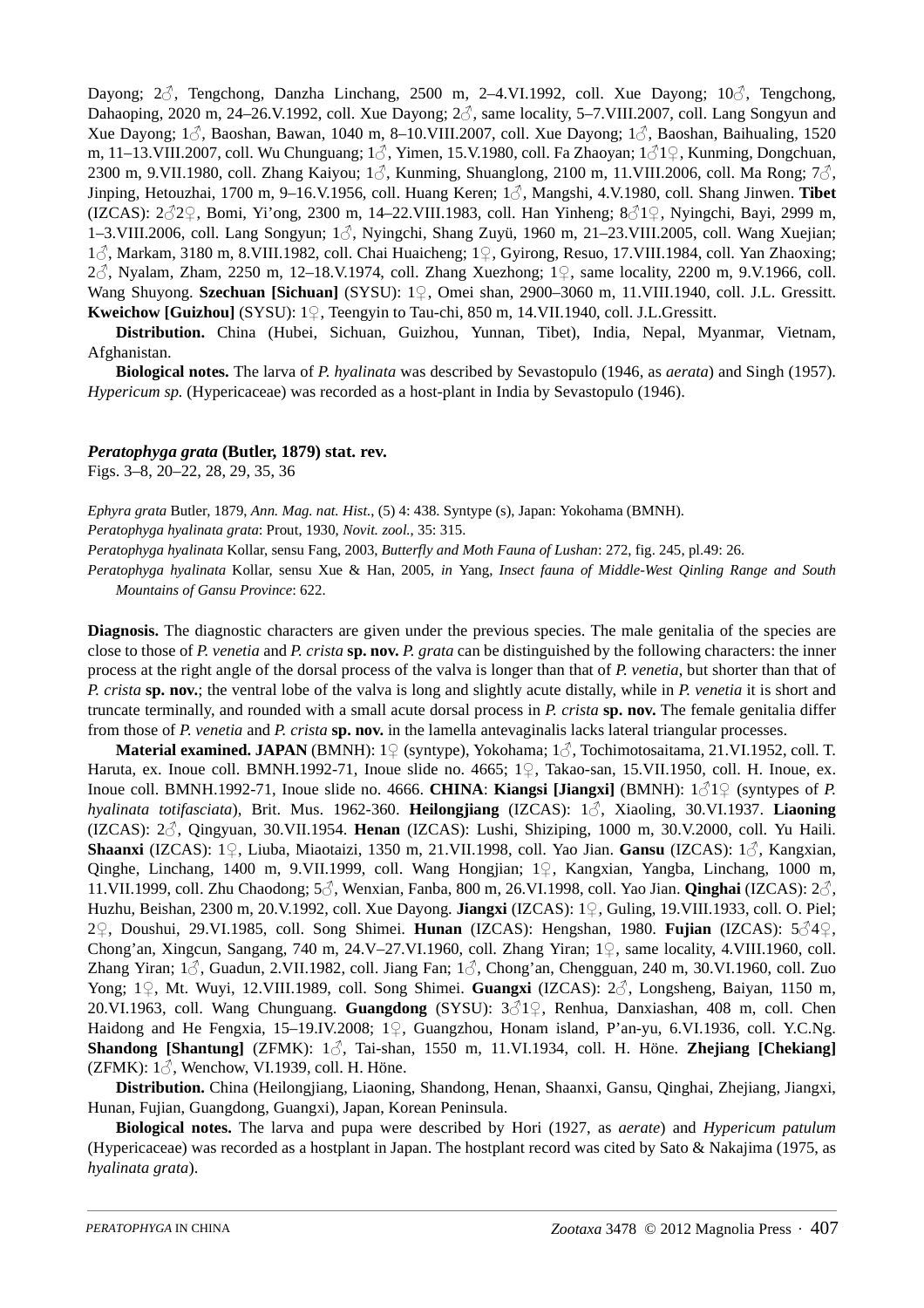

**FIGURES 18–20.** 18. Venation of *P. hyalinata*. 19–20. Male genitalia of *Peratophyga*. 19, *P. hyalinata* (Yunnan); 20, *P. grata grata* (with aedeagus) (Inoue slide no. 4665, Japan). Scale bar  $= 1$  mm.

**Remarks.** Parsons *et al.* (1999) listed three subspecies under *P. hyalinata*: *P. hyalinata hyalinata* (Kollar, 1844), *P. hyalinata grata* (Butler, 1879) and *P. hyalinata totifasciata* Wehrli, 1923. After examining the types of *Ephyra grata* Butler, 1879 and *P. hyalinata totifasciata* Wehrli, 1923 and a long series of material from China and the neighbouring regions, we find that the external and genital features of *P. hyalinata* are quite different from those of *Ephyra grata* and *P. hyalinata totifasciata*. Thus we restore *P. hyalinata grata* to specific rank and newly combine *P. hyalinata totifasciata* with *P. grata*. There are two subspecies of *P. grata* distributed in China, *P. grata grata* and *P. grata totifasciata* (*Peratophyga hyalinata* var. *totifasciata* Wehrli, 1923, *Dt. ent. Z.*, Iris, 37: 66, pl. 1, fig. 6, 17. Syntype(s), China: Kiangsi (BMNH)). The former is distributed in Japan and the Korean Peninsula and is recorded here for the first time from Heilongjiang and Liaoning (Figs 3–5, 20, 21, 28, 35); the latter is distributed in Shandong, Henan, Shaanxi, Gansu, Qinghai, Zhejiang, Jiangxi, Hunan, Fujian, Guangdong, and Guangxi (Figs 6–8, 22, 29, 36), and can be distinguished from the former by the smaller inner process at the angle of the dorsal process of the valva.

#### *Peratophyga crista* **Jiang, Xue & Han sp. nov.**

Figs. 9, 10, 23, 30, 37

*Peratophyga venetia* Swinhoe, sensu Heppner & Inoue, 1992, *Lepidoptera of Taiwan*, 1 (2): 112. *Peratophyga venetia* Swinhoe, sensu Wang, 1998, *Geometer Moths of Taiwan*, 2: 32. *Peratophyga venetia* Swinhoe, sensu Ades & Kendrick, 2004, *Hong Kong Fauna: A Checklist of Selected Taxa*: 32.

**Description.** *Head.* Antennae yellow with blackish grey scales dorsally, serrate with long ciliations in male, filiform in female. Frons dark brown, bottom margin yellow, not protruding. Labial palpi yellow mottled with dark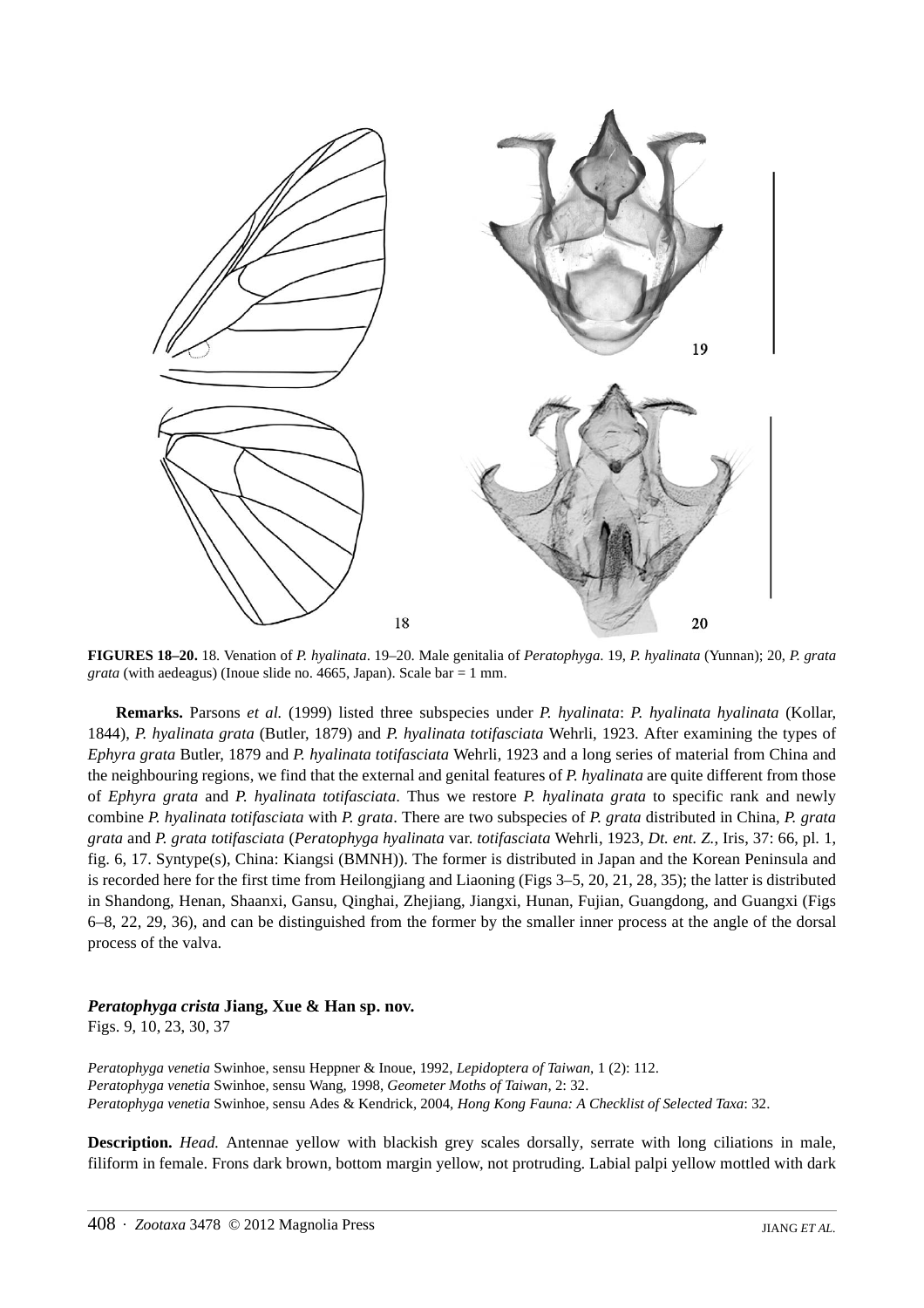brown scales, extending slightly beyond frons. Vertex yellow. *Thorax.* Patagia dark grey, bottom margin yellow. Tegula and dorsum grey. Hind tibia with two pairs of spurs in both sexes, dilated with hair-pencil in male. Forewing length: male and female 13–15 mm. Outer margin of all wings smooth. All wings pale greyish brown and semihyaline from bases to postmedial lines, blackish brown from postmedial lines to outer margins. Forewing with costa pale yellowish brown with scattered greyish brown scales; antemedial and medial lines pale yellowish brown, wavy, often indistinct; discal spot dark grey, shortly linear; postmedial line blackish brown, incurved between M veins and below CuA<sub>2</sub>; a row of blackish brown spots present inside postmedial line; submarginal line yellowish brown, indistinct, forming a large patch on costa; terminal line blackish brown, indistinct; fringes pale yellowish brown mixed with blackish brown. Hindwing with discal spot smaller and more indistinct than on forewing; medial line pale yellowish brown, wavy, more distinct than on forewing; other striations similar to those of forewing. Underside pale yellow; discal spot of forewing black, almost oblong, larger and more distinct than on hindwing; areas between postmedial lines and outer margins of all wings black. Forewing with a basal elliptical fovea in male; M<sub>2</sub> arising from anterior angle of cell, sometimes shortly stalked with M<sub>1</sub>, varying individually. *Abdomen.* Abdominal segments pale yellow scattered with dark grey scales. Tuft of scales present on male sternite III. *Male genitalia.* Uncus triangular, slightly subulate. Gnathos with small, rounded apically median process. Dorsal process of valva shaped like head of a long-beaked bird with a long crest facing inwards; basal three-fifths of process strongly sclerotized, then bent inwards in a right angle into a long process on inner side; terminal two fifths of process weakly sclerotized, folded back from end of sclerotized part, slightly curved and with long setae, and with a tiny spine at tip; ventral lobe of valva almost triangular, incurved apically, the extreme apex rounded and with a small and acute process dorsally. Juxta tapered terminally. Saccus rounded. Aedeagus short and tapered at apex; vesica coarse and with two cornuti, spinous terminally, basal cornutus longer and narrower than distal one. *Female genitalia.* Lamella postvaginalis oval with outer edges strongly curved, posterior margin concave medially; lamella antevaginalis long and ribbon-like, with a pair of triangular processes laterally. Ostium bursae sclerotized. Ductus bursae sclerotized, about two-thirds length of corpus bursae. Corpus bursae elliptical; signum oval, with many marginal and several central teeth, marginal teeth on one side longer than those on the other side.

**Diagnosis.** The species is difficult to distinguish from *P. venetia* on external characters. However, the male genital structures differ substantially: the dorsal process of the valva is bent inwards into a projection as long as the terminal process outside of the angle in the new species, whereas it forms only a short spine on the inner side of the angle in *P. venetia*; the apical part of the ventral lobe of the valva is rounded and forms a small acute process dorsally, while in *P. venetia*, it is gently curved to a truncate apex. In the female genitalia, the posterior margin of the lamella postvaginalis is more concaved and the triangular processes on the lamella antevaginalis are boarder than those of *P. venetia*.

**Material examined.** Holotype, ♂, **CHINA: Hainan** (IZCAS): Baisha, Yacha, Langyacun, 230 m, 2.V.2009, coll. Yan Keji. Paratypes: **Guangdong** (IZCAS): 1♀, Guangzhou, 29.V.1973, coll. Zhang Baolin. **Hainan** (IZCAS): 3♀, Danzhou, 140–150 m, 15–17.V.2007, coll. Chen Fuqiang; 1♀, Baisha, Yacha, Langyacun, 230 m, 2.V.2009, coll. Yan Keji; 1♀, Baisha, Yinggeling, Nankai, Fanglaocun, 790 m, 13.IV.2010, coll. Jiang Nan; 1♂, Baisha, Yinggezui, 611 m, 6–7.V.2009, coll. Chen Fuqiang; 10♂3♀, Baisha, Nankai, Nanmaola, 1261 m, 10–14.V.2009, coll. Chen Fuqiang and Yan Keji; 2♂2♀, Baisha, Hongkan Shuiku, 553 m, 3–5.V.2009, coll. Chen Fuqiang and Yan Keji;  $1\beta$ , Qiongzhong, Limuling, 620 m, 14.V.2007, coll. Lang Songyun;  $1\beta$ , Qiongzhong, Limushan, Qijiacun, 657 m, 6–7.IV.2010, coll. Jiang Nan; 2♀, Changjiang, Shilu, Shuiku, 132 m, 14.V.2007, coll. Chen Fuqiang; 1♀, Wuzhishan, Shuiman, 730–900 m, 10.V.2007, coll. Lang Songyun; 4 
∴ Wanning, 60 m, 21–27.V, 22–24.VII.1963, coll. Zhang Baolin; 1♀, Wanning, Xinglong, 41 m, 21.III.2008, coll. Lang Songyun; <sup>1</sup>♀, Lingshui, Diaoluoshan, 260 m, 5.V.2007, coll. Lang Songyun; 2♀, Jianfengling, 7.VI.1973, coll. Chen Yixin; <sup>4</sup>♂, same locality, 14–28.IV.1978, coll. Zhang Baolin; 1♀, same locality, 21.V.1982, coll. Gu Maobin; 1♀, same locality, 7.IV.1982, coll. Liu Yuanfu;  $2\hat{\triangle}$ , same locality, 6.V.1983, coll. Wang Chunling and Gu Maobin;  $2\hat{\triangle}$ , same locality, 22.IX.1983, coll. Liu Yuanfu; 1♂, Ledong, Jianfengling, Tianchi, 808 m, 18.V.2009, coll. Yan Keji; 2♀, same locality, 982 m, 23–26.XI.2008, coll. Li Jing. **Guangxi** (IZCAS): 3♂2♀, Jinxiu, Luoxiang, 200–400 m, 14–15.V.1999, coll. Han Hongxiang and Liu Dajun; 1♂, Wuzhou, 4.VII.1990, coll. Yang Shengping; 1♂, Nanning, Linkesuo, 110 m, 26.IV.1984, coll. Zhang Jiajun; 7♂5♀, Pingxiang, 230 m, 8–17.VI.1976, coll. Zhang Baolin; 3♀, Shangsi, Hongqi Linchang, 300 m, 27–28.V.1999, coll. Li Wenzhu *et al.*; 1♂3♀, Fangcheng, Banba, 550 m, 4.VI.2000, coll. Yao Jian and Li Wenzhu;  $1\textdegree$  72 $\textdegree$ , Fangcheng, Fulong, 200–350 m, 23–24.V.1999, coll. Ke Xin and Li Wenzhu; 1♀, Napo, Beidou, 550 m, 9.IV.1998, coll. Zhou Haisheng; 1 ∂, Longzhou, Nonggang, 330 m,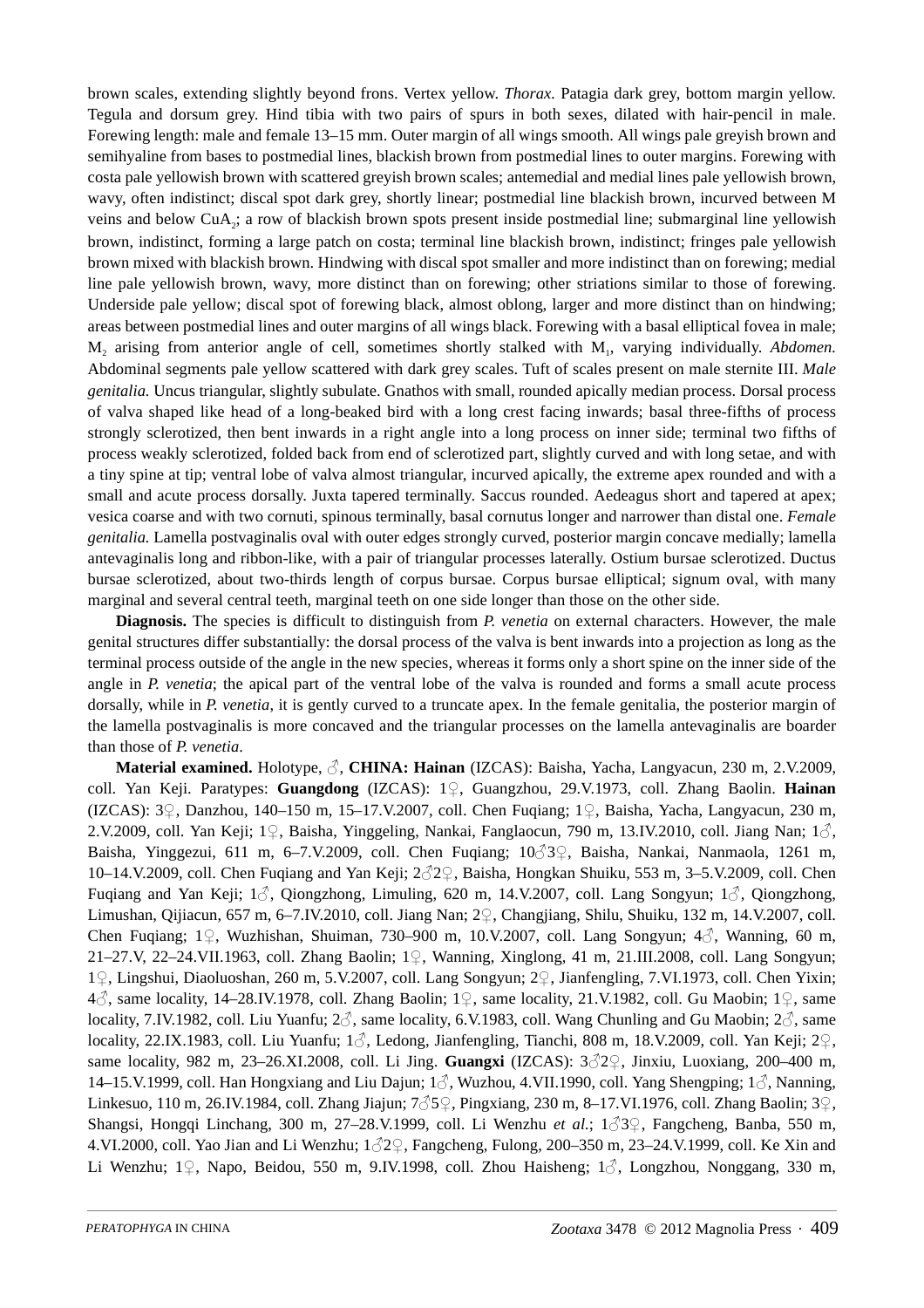15.VI.2000, coll. Yao Jian. **Yunnan** (IZCAS): 2♂, Ruili, Dengga, 900–980 m, coll. Xue Dayong; 1♂, Cangyuan, 790 m, 20.V.1980, coll. Shang Jinwen; 5♂, Hekou, Xiaonanxi, 200 m, 7–11.VI.1956, coll. Huang Keren *et al*. **Guangdong** (SYSU): 3♂1♀, Fengkai, Yanshuitian, 2–6.V.2011, coll. Zhang Dandan and Tong Bo; 1♀, same locality, 6.IX.2011, coll. Yang Lijun and Liao Junlei; 3♂1♀, Guangzhou, Honam island, P'an-yu, 20.III, 9–11.VII.1936, coll. Y.C.Ng.; 2 $\beta$ , Dongwan, Lianhuashan, 120 m, 21.IV.2004, coll. Zhang Dandan and Pang Hong; 1♂1♀, Heshan, 26–27.VIII.2002, coll. Liu Guilin; 1♂, same locality, 10.X.2002. **Taiwan** (ZFMK): 2♂2♀, Tien-Hsiang (Hualien Co.), 600 m, 20.VI.1993, coll. F. Aulombard & J. Plante.



**FIGURES 21–26.** Male genitalia of *Peratophyga*. 21, *P. grata grata* (Heilongjiang); 22, *P. grata totifasciata* (Gansu); 23, *P. crista*  **sp. nov.** (Hainan); 24, *P. recta*. **sp. nov.** (Yunnan); 25, *P. bifasciata* (Hainan); 26, *P. xanthyala* (Malaysia). Scale bar = 1 mm.

**Distribution.** China (Taiwan, Guangdong, Hainan, Hongkong, Guangxi, Yunnan).

**Etymology.** The species named on the basis of Latin word *crista*, which means crest or crown, referring to the shape of the terminal part of the dorsal process of the valva.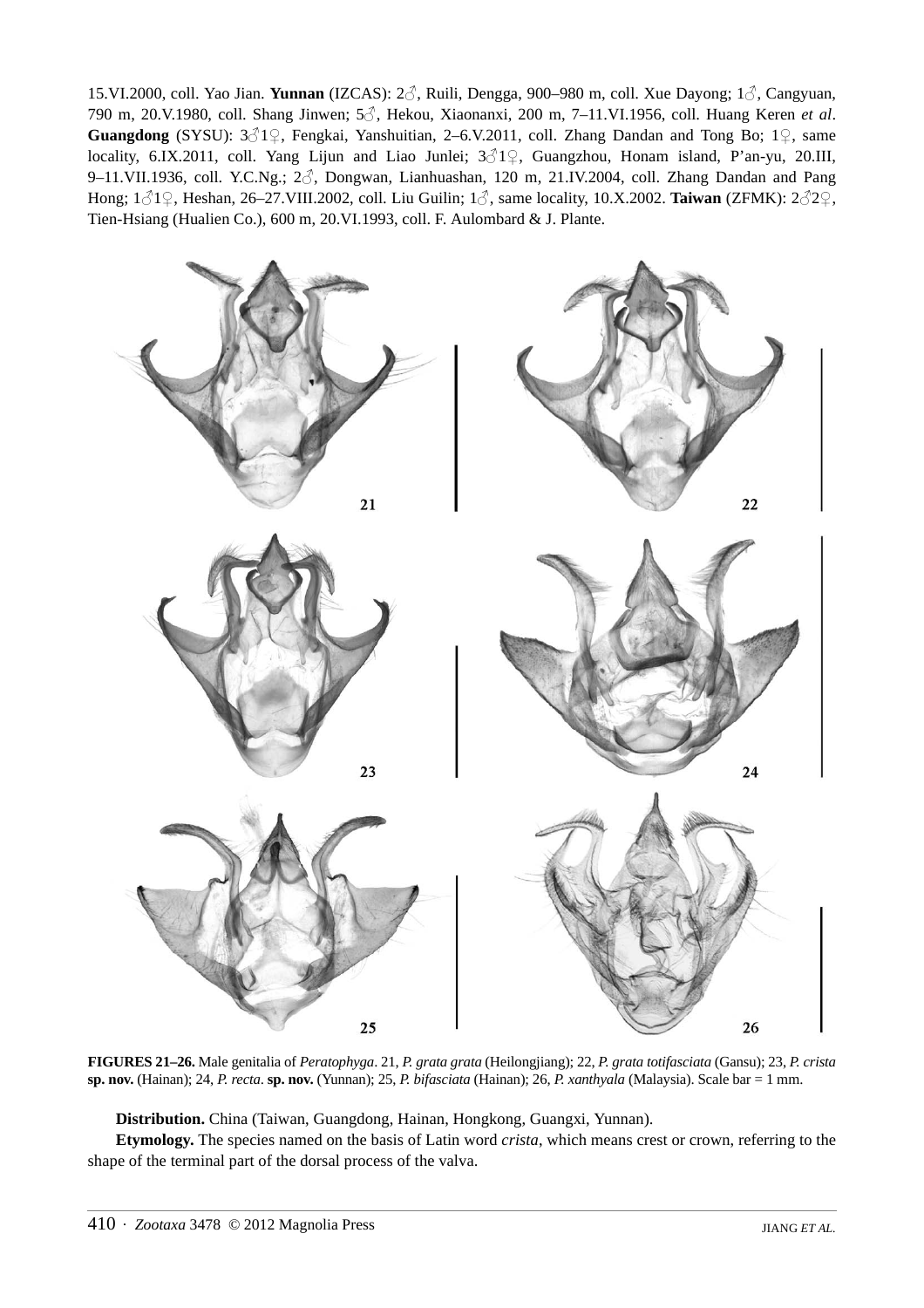**Remarks.** Anthony Galsworthy has showed us a slide of the male genitalia of a Hong Kong specimen which he dissected long ago and identified as "*P. venetia*". We agree with Galsworthy that the male gentital features of the specimen are in fact identical with *P. crista* sp. nov. So, we consider the record of *P. venetia* from Hong Kong as misidentification, and add Hong Kong to the range of *P. crista* sp. nov. As for the record of *P. venetia* from Taiwan, with help from Dieter Stüning, we examined the specimens from Taiwan in ZFMK, which were previously identified as *P. venetia*. We find that the genital features of those specimens were identical to *P. crista* sp. nov. So, we consider Heppner & Inoue (1992) and Wang (1998)'s records of *P. venetia* as misidentifications. But as pointed by Stüning in private communication, the Taiwan specimens are somewhat different from the material from other regions in the yellower areas between the medial lines and the postmedial lines of all wings. Thus, we suspect that the Taiwan specimens probably represent a subspecies of *P. crista* sp. nov. However, further studies for deciding the clear systematic position of the Taiwan material is needed. Wang (1998) also recorded that "*P. venetia*" in Hainan, but we did not find any material of true *P. venetia* from Hainan, so we consider the record of *P. venetia* from Hainan as misidentification.

## *Peratophyga recta* **Jiang, Xue & Han sp. nov.**

Figs. 11, 12, 24, 31, 38

**Description.** *Head*. Antennae pale yellow dorsally, filiform in both sexes. Frons dark brown, upper margin yellow, not protruding. Labial palpi dark brown, extending slightly beyond frons. Vertex yellow. *Thorax.* Patagia yellow. Tegula and dorsum black. Hind tibia with two pairs of spurs in both sexes, dilated and with hair-pencil in male. Forewing length: male 8–9 mm; female 9–10 mm. Outer margins of all wings smooth. All wings pale yellow, black between bases and medial lines and between postmedial lines and outer margins. Forewing with a wavy yellow band present on basal half of costa; medial line black, almost straight; postmedial line black, wavy, often protruding inwards among M veins and below CuA2; fringes black; hindwing without a wavy yellow band on costa; protrusions among M veins and below CuA, of postmedial line less distinct than those on forewing; other striations similar to those of forewing. Underside similar to upperside, discal spot of forewing short and linear, more distinct than that of upperside. Forewing with a basal elliptical fovea in male; M<sub>2</sub> arising from above middle of discocellulars, close to M1. *Abdomen.* Abdominal segments blackish brown. Tuft of scales present on male sternite III. *Male genitalia.* Uncus triangular, narrowed apically, with setae dorsally. Gnathos with short and very broad, rounded apically median process. Valva with slightly broadened medially dorsal process, terminal half gently curved outwards and bearing long setae; ventral lobe almost triangular, spinous in terminal half, pointed distally. Juxta short and broad, almost triangular terminally. Saccus short and broad, rounded. Aedeagus short with two thorn-like processes near terminal part at one side, (subapical one smaller); vesica without cornuti. *Female genitalia.* Lamella postvaginalis narrow and short, strongly sclerotized, posterior margin slightly concave; lamella antevaginalis broad and band-like, weakly sclerotized. Ostium bursae sclerotized laterally. Ductus bursae sclerotized posteriorly, barely differentiated from corpus bursae. Corpus bursae elliptical; signum almost triangular, without marginal spines in anterior half.

**Diagnosis.** This species can be separated from *P. bifasciata* on the basis of following characters: the wavy yellow band is present on the basal half of the forewing costa; the basal area of hind wing is black, while it is pale yellow in *P. bifasciata*; the forewing submarginal line forms a pale yellow patch on the costa in *P. bifasciata*, which is absent in *P. recta* **sp. nov.** The male genitalia differ from those of *P. bifasciata* as follows: the median process of the gnathos is broader and shorter; the dorsal process of the valva is broadened medially and not angled in the basal quarter; the ventral lobe of the valva is spinous in terminal half, which has several small spines distally and a small rounded process at the base of the dorsal margin in *P. bifasciata*; the saccus is rounded, while in *P. bifasciata*, it bears a small nipple-like protrusion; the aedeagus has two thorn-like processes, which is absent in *P. bifasciata*; the vesica has no cornuti, while in *P. bifasciata*, it has two cornuti, one a stout spine-like process, the other an oblong scobinate sclerite with small spines terminally. The female genitalia differ from those of *P. bifasciata* in the following characters: the lamella postvaginalis is much smaller and more strongly sclerotized, while in *P. bifasciata*, it is almost semicircular and concave at the middle of the posterior margin; the lamella antevaginalis is broad and band-like, rather than a pair of oval lobes in *P. bifasciata*; the ostium bursae is strongly sclerotized laterally, but not sclerotized in *P. bifasciata*; the signum is almost triangular in the anterior half, while in *P.*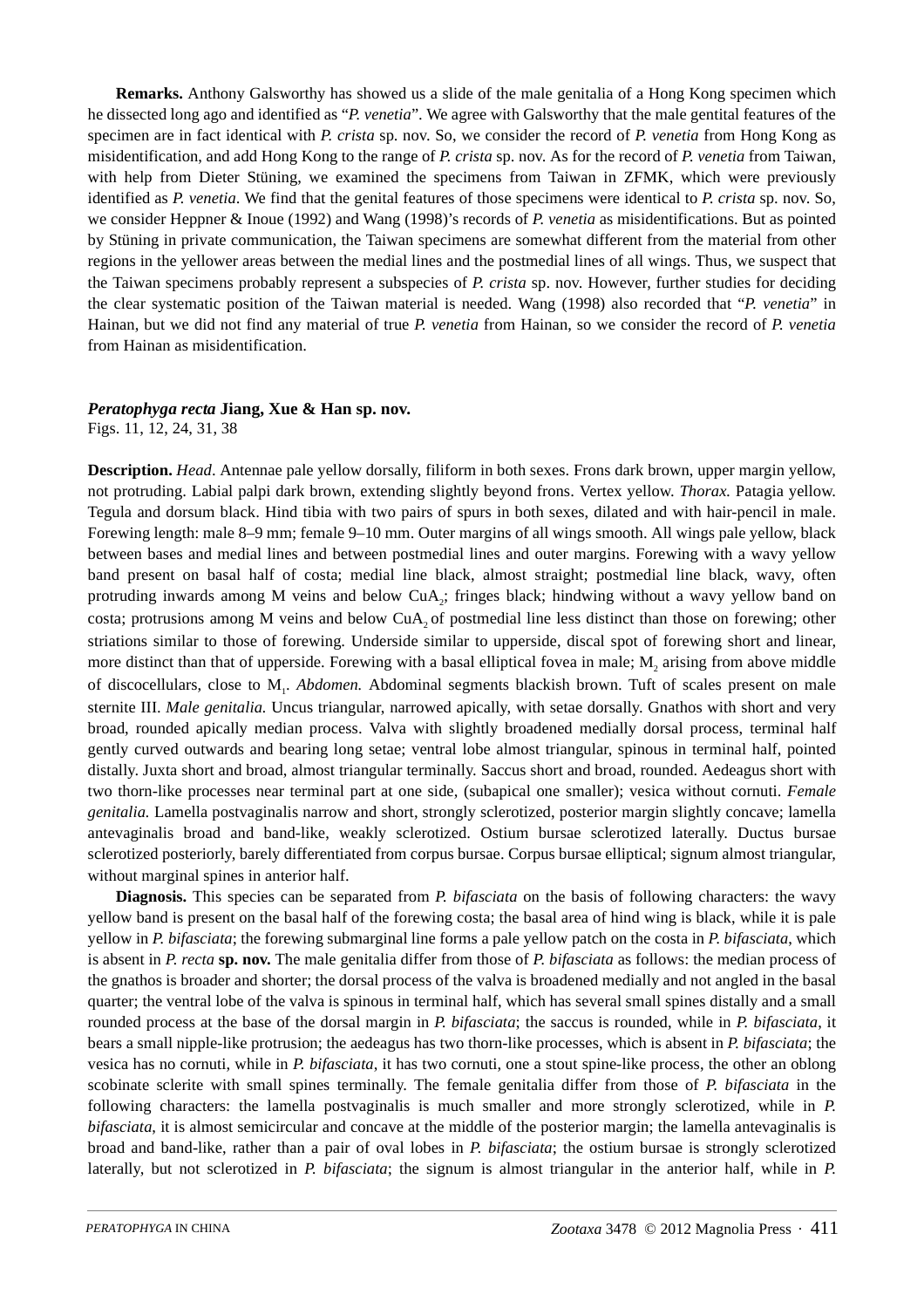*bifasciata*, it is almost quadrate. The male genitalia of the species are also similar to *P. flavomaculata* (Borneo), but it can be distinguished by the following characters: the terminal part of the uncus is narrower; the median process of the gnathos and the medial part of the dorsal process of the valva are broader; the ventral lobe of the valva and the saccus are shorter.

**Material examined.** Holotype, ♂, **CHINA: Yunnan** (IZCAS): Ruili, Dengga, 980 m, 6–8.VI.1992, coll. Xue Dayong. Paratypes: **Guangxi** (IZCAS): 1♂, Longrui, 18.V.1984, coll. Song Shimei; 1♂, Fangcheng, Banba, 550 m, 4.VI.2000, coll. Yao Jian. **Yunnan** (IZCAS): 1♂, Mangshi, 1200 m, 5.V.1980, coll. Gao Ping; 2♂, Ruili, Dengga, 980 m, 6–8.VI.1992, coll. Xue Dayong; 1♀, Hekou, 100 m, 5.VI.1956, coll. Huang Keren *et al.*; 4♂, Hekou, Xiaonanxi, 200 m, 10.VI.1956, coll. Huang Keren *et al.*; 1♂, Xishuangbanna, Bubang, 700 m, 14.IX.1993, coll. Xu Huanli; 1♀, Xishuangbanna, Yunjinghong, 650 m, 7.VII.1958, coll. Meng Xuwu.

**Distribution.** China (Guangxi, Yunnan).

**Etymology.** The species named on the basis of Latin word *rectus*, which means straight, referring to the medial lines of all wings.



**FIGURES 27–33.** Aedeagus of *Peratophyga*. 27, *P. hyalinata*; 28, *P. grata grata* (Heilongjiang); 29, *P. grata totifasciata* (Gansu); 30, *P. crista* **sp. nov.** (Hainan); 31, *P. recta*. **sp. nov.** (Yunnan); 32, *P. bifasciata* (Hainan); 33, *P. xanthyala* (Malaysia). Scale bar  $= 1$  mm.

# *Peratophyga bifasciata* **Warren, 1905**

Figs. 13–15, 25, 32, 39

*Peratophyga bifasciata* Warren, 1905, *Novit. zool.*, 12: 13. Holotype ♂, China: Hainan, Cheng Mai (BMNH).

**Diagnosis.** The diagnostic characters are given under the previous species.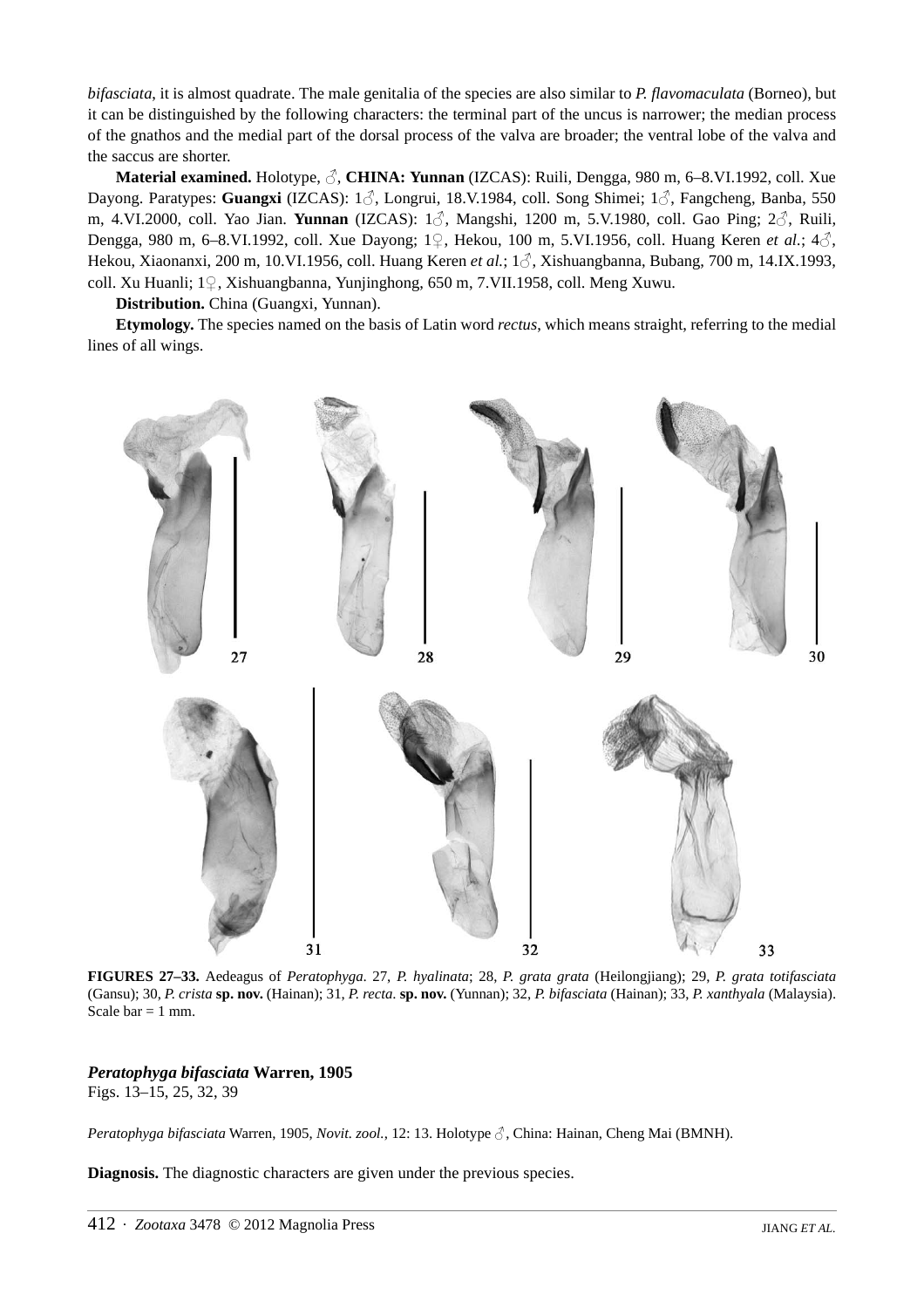**Material examined. CHINA: Hainan** (BMNH): 1♂ (holotype), Cheng-Mai, VIII.1902, Rothschild Bequest, B.M. 1939-1, BMNH(E)#1008409. **Hainan** (IZCAS): 1♀, Baisha, Yinggezui, 611 m, 6–7.V.2009, coll. Yan Keji; <sup>1</sup>♂3♀, Baisha, Hongkan Shuiku, 553 m, 3–5.V.2009, coll. Chen Fuqiang and Yan Keji; 2♂, Baisha, Yuanmen, Hongkan Shuiku, 531 m, 23–25.XI.2009, coll. Yang Chao; 1♀, Wanning, 60 m, 21.V.1963, coll. Zhang Baolin; 1♂, Wuzhishan, Shuiman, 730–900 m, 9.V.2007, coll. Han Hongxiang; 1♀, Jianfengling, 31.V.1984, coll. Gu Maobin. **Guangxi** (IZCAS): 1♂, Wuzhou, Hebin, 8.VI.1989, coll. Yang Shenping; 1♀, Luchuan, Wenquan, Zhongxing, 198 m, 10.IV.2011, coll. Yang Xiushuai. **Yunnan** (IZCAS): 1♂, Xishuangbanna, Bubang, 700 m, 14.IX.1993, coll. Xu Huanli. **Distribution.** China (Hainan, Guangxi, Yunnan).



**FIGURES 34–40.** Female genitalia of *Peratophyga*. 34, *P. hyalinata* (Yunnan); 35, *P. grata grata* (Inoue slide no. 4666, Japan); 36, *P. grata totifasciata* (Jiangxi); 37, *P. crista* **sp. nov.** (Hainan); 38, *P. recta* **sp. nov.** (Yunnan); 39, *P. bifasciata* (Guangxi); 40, *P. xanthyala* (Tibet). Scale bar = 1 mm.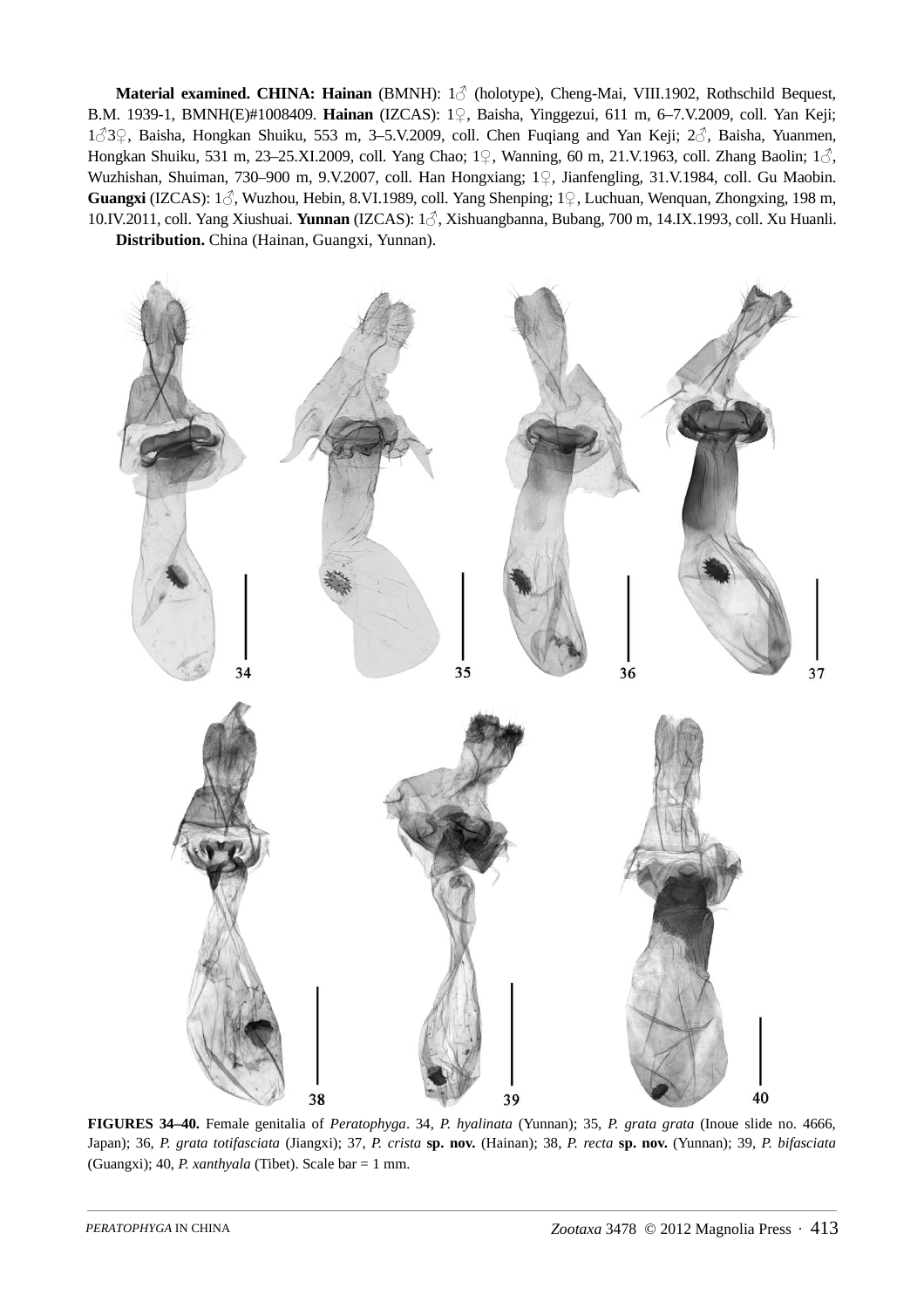#### *Peratophyga xanthyala* **(Hampson, 1896), new record for China**

Figs. 16, 17, 26, 33, 40

*Zamarada xanthyala* Hampson, 1896, *Fauna Br. India* (Moths), 4: 553. Syntypes ♂, ♀, India: Sikkim; Malaysia: Sabah, Sandakan. (BMNH)

*Peratophyga xanthyala*: Prout, 1929, *Bull. Hill Mus.*, 3 (1): 48.

**Diagnosis.** On the basis of wing pattern, this species is close to *P. oblectata* Prout, 1929 (Moluccas), but it can be distinguished by the following characters: the reddish brown bands above the anal margins of all wings are broader, extending to CuA<sub>3</sub>; the hindwing postmedial line is less strongly protruding outwards between M<sub>3</sub> and CuA<sub>3</sub>; the hindwing submarginal line is more distinct.

**Material examined. INDIA** (BMNH): 1♂ (syntype), Sikkim, coll. J.G. Pilcher. **MALAYSIA** (BMNH): 1♂, Sarawak, Gunong Mulu Nat. Park, R.G.S. Exped. 1977-8, J.D. Holloway *et al.*, B.M. 1978-206, Site 1. January, Camp 4, Mulu 1790 m, 452463, lower montane (moss) forest. MV-canopy. **CHINA: Tibet** (IZCAS): 1♀, Mêdog, 1091 m, 23.VIII.2006, coll. Lang Songyun.

**Distribution**. China (Tibet), India (Sikkim), Malaysia.

#### **Acknowledgements**

We thank Anthony Galsworthy (Scientific Associate, BMNH), for helping us examine the Hong Kong specimens of *P. crista* and making many linguistic corrections. We also thank Dieter Stüning (ZFMK), for helping us dissect a male specimen of *P. crista* sp. nov. of Taiwan and preparation of the data of the specimens from Taiwan. We are grateful to all collectors whose contributions made our work possible. We appreciate the work of Yang Chao in preparing some specimens and photographs. This work was supported by the National Science Foundation of China (No. 31172127), the Key Project of Scientific Innovation of CAS (KSCX2-YW-Z-0909), the National Science Fund for Fostering Talents in Basic Research (NSFC-J0930004) and a grant from the Key Laboratory of the Zoological Systematics and Evolution of the Chinese Academy of Sciences (No. O529YX5105).

#### **References**

- Ades, G.W.J. & Kendrick, R.C. (2004) *Hong Kong Fauna: A Checklist of Selected Taxa*. Second Edition. Fauna Conservation Department, Kadoorie Farm & Botanic Garden Corporation, Hong Kong. 84 pp.
- Butler, A.G. (1879) Descriptions of new species of Lepidoptera from Japan. *Annals and Magazine of Natural History*, (5) 4, 349–374, 437–457.
- Comstock, J.H. (1918) *The Wings of Insects*. Comstock Publishing Company, Ithaca, New York, 430 pp.
- Fang, Y-Q. (2003) *The Butterfly and Moth Fauna of Lushan*. Jiangxi University Press, Nanchang, 673 pp.
- Guenée, A. (1845) Tribu. Psychides *Psychidae*, Boisd. *In*: Duponchel, P.A.J. & Guenée A., *Catalogue méthodique des Lépidoptères d'Europe*. Paris, Méquignon-Marvis fils, pp. 65–296.
- Hampson, G.F. (1896) Geometridae. *The Fauna of British India including Ceylon and Burma* (Moths), 4, 550–566.
- Hausmann, A. (2001) Introduction. Archiearinae, Orthostixinae, Desmobathrinae, Alsophilinae, Geometrinae. *In:* Hausmann, A. (Ed.), *The Geometrid Moths of Europe*. Volume 1. Apollo Books, Stenstrup, pp. 1–282.
- Heppner, J.B. & Inoue H. (1992) *Lepidoptera of Taiwan*. Vol. 1. Part 2: Checklist. Gainesville, Florida. 276 pp.
- Holloway, J.D. (1994) The Moths of Borneo: Family Geometridae, Subfamily Ennominae. *Malayan Nature Journal*, 47, 1–309.
- Hori, H. (1927) Larvae and pupae of six moth species. *Japanese journal of entomology*, 2 (1), 35–41.
- Klots, A.B. (1970) Lepidoptera. *In*: Tuxen, S.L. (Ed.), *Taxonomist's Glossary of Genitalia in Insects*. Munksgaard, Copenhagen, pp. 115–130.
- Kollar, V. & Redtenbacher, L. (1844) Aufzählung und Beschreibung der von Freiherrn Carl v. Hügel auf seiner Reise durch Kaschmir und das Himaleyagebirge gesammelten Insecten. *In:* von Hügel, C. (Ed.), *Kaschmir und das Reich der Sie[k](http://archive.org/search.php?query=publisher%3A%22Stuttgart%2C+Hallberger%22)* [volume 4, part 2. Hallberger'sche Verlagshandlung, Stuttgart, pp. 393–564, 582–585.](http://archive.org/search.php?query=publisher%3A%22Stuttgart%2C+Hallberger%22)
- Moore, F. (1868) On the lepidopterous Insects of Bengal. (Tribe Geometres *et al.*). *Proceedings of the Zoological Society of London*, 1867 (3), 612–686, pls. 32–33.
- Moore, F. (1884–1887) *The Lepidoptera of Ceylon*. Vol. 3. L. Reeve & Co, London, 578 pp.

Nichols, S.W. (1989) *The Torre-Bueno Glossary of Entomology.* New York Entomological Society in cooperation with the